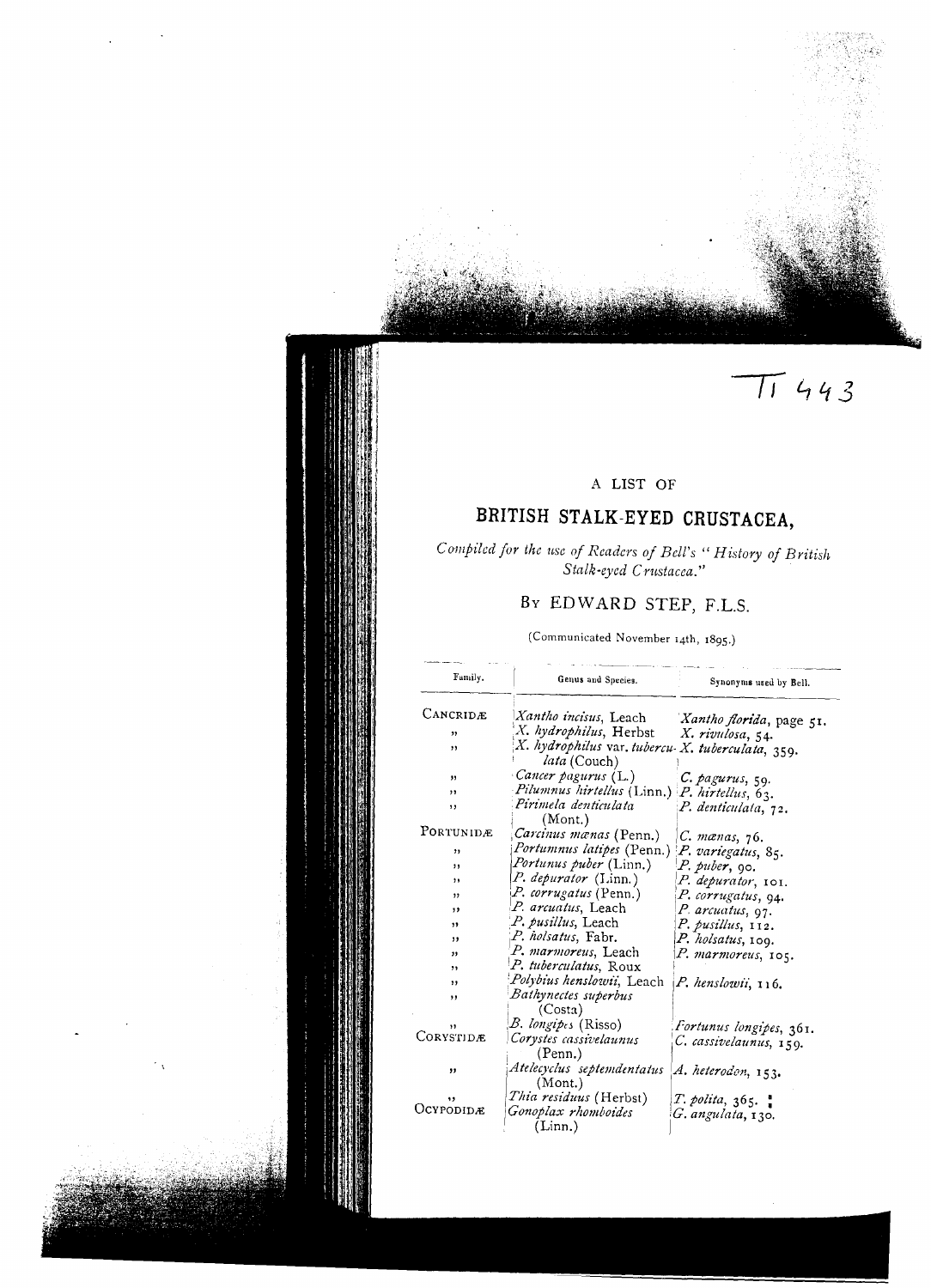| Family.        | Genus and Species.                                | Bell's Synonyms.           |
|----------------|---------------------------------------------------|----------------------------|
| Pinnothe-      | <i>Pinnotheres pisum</i> (Linn.)                  | $P.$ pisum, 121.           |
| RIDÆ           |                                                   |                            |
|                | P. veterum, Bosc.                                 | $P.$ veterum, $126.$       |
| ,,<br>Inachidæ | Macropodia rostratus (L.)                         | Stenorynchus phalangium,   |
|                | <i>M. longirostris</i> (Fab.)                     | S. tenuirostris, 6.        |
| ,,             | Achaus cranchii, Leach                            | A. cranchii, 10.           |
| ۰,             | Inachus dorsettensis (Penn.) I. dorsettensis, 13. |                            |
| ,,             | I. dorynchus, Leach                               | I. dorynchus, 16.          |
| $, \,$         | I. leptochirus, Leach                             | I. leptochirus, 18.        |
| ,,             | Maia squinado (Herb.)                             | M. squinado, 39.           |
| Mahd.e         | <i>Hyas arancus</i> (Linn)                        | H. araneus, 31.            |
| ,,             |                                                   | H. coarctatus, 35.         |
| ,,             | H. coarctatus (Leach)                             | P. tetraodon, 22.          |
| ,,             | Pisa tetraodon (Penn.)                            |                            |
| ,,             | P. tribulus (Linn.)                               | P. gibbsii (Leach), 27.    |
| PARTHENO-      | Eurynome aspera (Penn.)                           | E. aspera, 46.             |
| PIDÆ           |                                                   |                            |
| LEUCOSIIDÆ     | <i>Ebalia tuberosa</i> (Penn.)                    | E. pennantii, 141.         |
| ٠,             | E. tumefacta (Mont.)                              | E. bryerii, 145.           |
| 11             | <i>E. cranchii</i> , Leach                        | <i>E. cranchii,</i> 148.   |
| ,,             | E. nux, Norman                                    | Not known in Bell's day.   |
| Dromidæ        | Dromia vulgaris, Milne-D. vulgaris, 369.<br>Edw.  |                            |
| Ілтнорж        | Lithodes maia (Linn.)                             | L. maia, 165.              |
| PAGURIDÆ       | Pagurus striatus, Latr.                           | P. fasciatus, 375.         |
|                | Eupagurus bernhardus                              | $(P.$ bernhardus, $171.$   |
| ,              | (Linn.)                                           | <i>(P. ulidianus, 181.</i> |
|                | E. cuanensis (Thomps.)                            | P. cuanensis, 178.         |
| ,,             | E. prideaux (Leach)                               | P. prideauxi, 175.         |
| ,,             |                                                   | P. thompsoni, 372.         |
| ,,             | E. pubescens (Kroyer)                             | P. forbesii, 186.          |
| ,,             | E. sculptimanus (Lucas)                           | Unknown to Bell.           |
| ,,             | <i>E. excavatus</i> (Herb.)                       | P. hyndmanni, 182.         |
| ,,             | Anapagurus hyndmanni                              |                            |
| ,,             | A. lævis (Thomps.)                                | P. lævis, 184.             |
| "              | A. chiroacanthus (Lilljeb.)                       | Unknown to Bell.           |
| ,,             | Diogenes varians, Costa                           | P. dilwynii, 377.          |
|                | PORCELLANIDÆ Porcellana platycheles (Pen-         | P. platycheles, 190.       |
|                | nant)                                             |                            |
| ,,             | <i>P. longicornis</i> (Linn.)                     | P. longicornis, 193.       |
| GALATHEIDÆ     | Galathea sqamifera, Leach G. squamifera, 197.     |                            |
| ,,             | G. nexa, Embleton                                 | G. nexa, 204.              |
| ,,             | G. dispersa, Sp. Bate                             | Unknown to Bell.           |
|                | G. intermedia, Lilljeb.                           |                            |
| ,,             | G. strigosa, Fabr.                                | $G.$ strigosa, 200.        |
| ٠,             | Munida rugosa (Fabr.)                             | Munida rondeletii, 208.    |
| "              |                                                   |                            |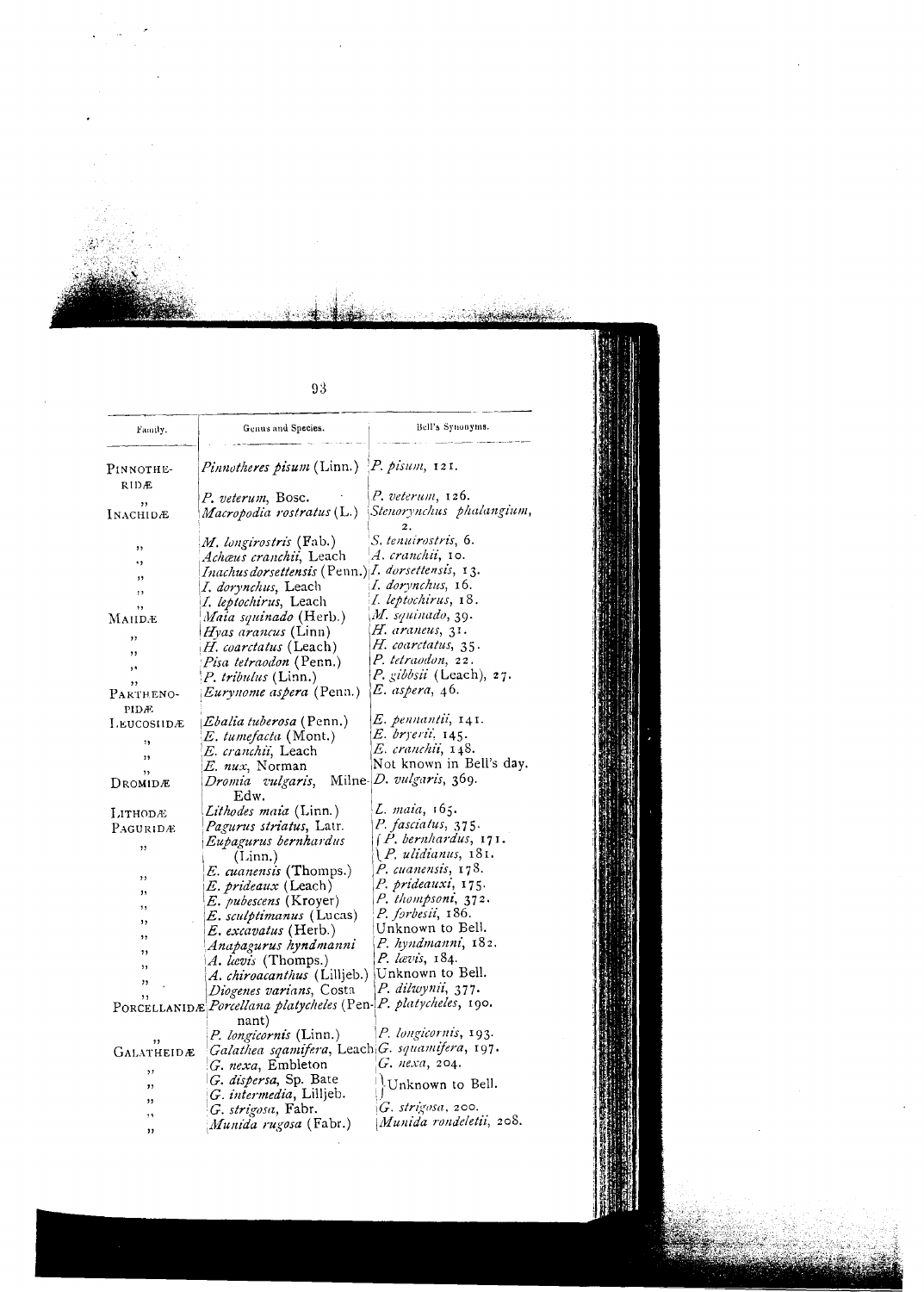| Family.          | Genus and Species.                                 | Bell's Synonyms.                                          |
|------------------|----------------------------------------------------|-----------------------------------------------------------|
| CALLIANAS-       | Callianassa subterranea,                           | C. subterranea, 217.                                      |
| SIDÆ             | Leach                                              |                                                           |
| ,,               | Upogebia stellata, Leach                           | Gebia stellata, 223.                                      |
| Axiidæ           | Axius stirynchus, Leach                            | A. stirynchus, 228.                                       |
| Thaumasto-       | Calocaris macandreæ, Bell                          | C. macandrea, 233.                                        |
| CHELIDÆ          |                                                    |                                                           |
| SCYLLARIDÆ       | Arctus ursus, Dana                                 | Unknown to Bell.                                          |
| PALINURIDÆ       | Palinurus vulgaris, Latr.                          | P. vulgaris, 213.                                         |
| ,,               | Nephrops norwegicus                                | P. norwegicus, 251.                                       |
|                  | (L <sub>1</sub> )                                  |                                                           |
| ,,               |                                                    | Astacus gammarus (Linn.)  Homarus vulg <b>aris</b> , 242. |
| POTAMOBIIDÆ      | Potamobia pallipes (Lere-Astacus fluviatilis, 237. |                                                           |
|                  | boullet)                                           |                                                           |
| PENÆIDÆ          | Peneus caramote (Risso)                            | P. caramote, 318.                                         |
| Crangonidæ       | Crangon vulgaris (Linn.)                           | C. vulgaris, 256.                                         |
| ,,               | C. allmanni, Kinahan                               | Not known to Bell.                                        |
| ,,               | Egeon fasciatus, Risso                             | Crangon fasciatus, 259.                                   |
| ,,               | E. sculptus (Bell)                                 | Cr. sculptus, 263.                                        |
| ,,               | Pontophilus spinosus,                              | Cr. spinosus, 261.                                        |
|                  | Leach                                              |                                                           |
| ,,               | Cheraphilus trispinosus                            | Cr. trispinosus, 265.                                     |
|                  | (Hailstone)                                        |                                                           |
| ,,               | C. nanus, Kroyer                                   | Cr. bispinosus, 268.                                      |
| ,,               | C. echinulentus, M. Sars                           |                                                           |
| , ,              | C. neglectus, G. O. Sars                           | Unknown to Bell.                                          |
| Nikidæ           | Nika edulus, Risso                                 | N. edulis, 275.                                           |
| Alpheidæ         | Alpheus ruber, M.-Edw.                             | A. ruber, 271.                                            |
| ,,               | A. affinis, Guise                                  | Unknown to Bell.                                          |
| ,,               | Athanas nitescens, Leach                           | A. nitescens, 261.                                        |
| HIPPOLYTIDÆ      | Caridion gordoni, Sp. Bate Unknown to Bell.        |                                                           |
| ,,               | Hippolyte varians, Leach H. varians, 286.          |                                                           |
| ,,               | H. viridis (Otto)                                  |                                                           |
| ,,               | H. fascigera, Gosse                                | Unknown to Bell.                                          |
| ,,               | H. producta, Norman                                |                                                           |
| ,,               | H. gaimardii, M.-Edw.                              |                                                           |
| ,,               | Spirontocaris spinus                               | H. pandaliformis, 294.                                    |
|                  | (Sowerby)                                          | H. spinus, 284.                                           |
| ,,               | S. cranchii (Leach)                                |                                                           |
| ,,               | S. pusiola (Kroyer)                                | H. cranchii, 288.                                         |
| PANDALIDÆ        | Pandalus montagui, Leach                           | Unknown to Bell.                                          |
|                  | P. brevirostris, Rathke                            | P. annulicornis, 297.                                     |
| ,,<br>Pontoniidæ | Typton spongicola, Costa                           | Unknown to Bell.                                          |
| PALÆMONIDÆ       | Leander scrratus (Penn.)                           |                                                           |
|                  | L. squilla (Linn.)                                 | Palæmon serratus, 302.                                    |
| , 1              |                                                    | P. squilla, 302.                                          |
| ,                | L. fabricii (Rathke)                               | P. leachii, 407.                                          |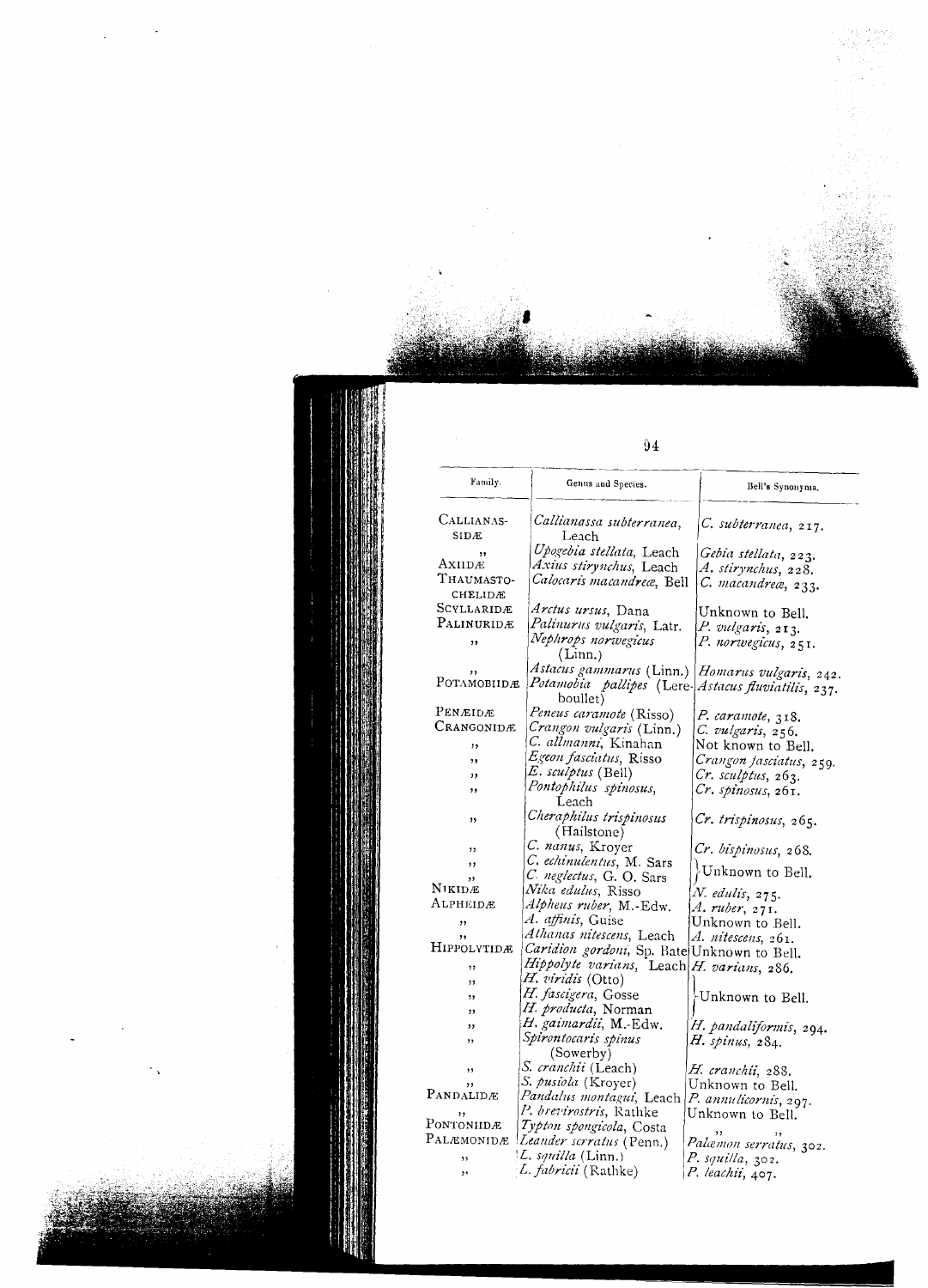| Family.            | Genus and Species.                | Bell's Synonyms.              |
|--------------------|-----------------------------------|-------------------------------|
| Palæmonidæ         | Palæmonetes varians<br>(Leach)    | <i>Palæmon varians, 3</i> 09. |
| Pasiphæidæ         | Pasiphæa sivado (Risso)           | P. sivado, 312.               |
| Oodeopidæ          | <i>Autonomæa olivii</i> , Risso   |                               |
| LOPHOGAS-          | Lophogaster typicus,              |                               |
| TRIDÆ              | M. Sars                           |                               |
| <b>EUPHAUSID</b> Æ | Rhoda inermis (Kroyer)            | Unknown to Bell.              |
|                    | <i>R. jardineana</i> , Sim.       |                               |
| ,,                 | Nyctiphanes norvegica             |                               |
| ,,                 | N. couchii                        | T. couchii, 346.              |
| ,,                 | Thysanoessa neglecta,             |                               |
| ,,                 | Kroyer                            |                               |
|                    | T. longicaudata (Kroyer)          | Unknown to Bell.              |
| ,,                 | Nematoscelis megalops, Sars       |                               |
| ,,<br>Mysidæ       | <i>Mysis flexuosus</i> (Müll.)    | M. chameleon, 336.            |
|                    | M. vulgaris, Thomps.              | M. vulgaris, 339.             |
| ,,                 | M. neglecta, Sars                 |                               |
| ,,                 | M. inermis, Rathke                |                               |
| ,,                 | M. helleri, Sars                  |                               |
| ,,                 | M. arenosa, Sars                  |                               |
| "                  | M. spiritus, Norman               |                               |
| ,,                 | <i>M. ornata</i> , Sars           |                               |
| ,,                 | M lamorna, Couch                  | Unknown to Bell.              |
| ,,                 | M. parkeri, Norman                |                               |
| ,,                 | M. relicta, Lovén                 |                               |
| ,,                 | <i>Macropsis slabberi</i> (van    |                               |
| ,,                 | Beneden)                          |                               |
|                    | Heteromysis formosa, S. J         |                               |
| ,,                 | Smith                             |                               |
|                    | Mysidopsis didelphys (Nor-        |                               |
| ,,                 | man)                              |                               |
|                    | M. gibbosa, Sars                  |                               |
| ,,                 | M. angusta, Sars                  |                               |
| ,,                 | <i>M. hibernica</i> , Norman      |                               |
| ,,                 | <i>Leptomysis lingvura</i> , Sars |                               |
| ,,                 | L. gracilis, Sars                 |                               |
| ,,                 | Anchiolus agilis, Sars            |                               |
| ,,                 | <i>Erythrops serratus</i> , Sars  |                               |
| ,,                 | E. erythropthalmus (Goes)         | Unknown to Bell.              |
| ,,                 | E. elegans, Sars                  |                               |
| ,,                 | <i>Siriella norvegica</i> , Sars  |                               |
|                    | S. clausii, Sars                  |                               |
| ,,                 | <i>S. jaltensis</i> , Czerniavsky |                               |
| ,,                 | S. brooki, Norman                 |                               |
| ,,                 | <i>S. armata</i> (M. Edw.)        |                               |
| ,,                 | Pseudosiriella frontalis          |                               |
| ,,                 | (M.-Edw.)                         |                               |
|                    |                                   |                               |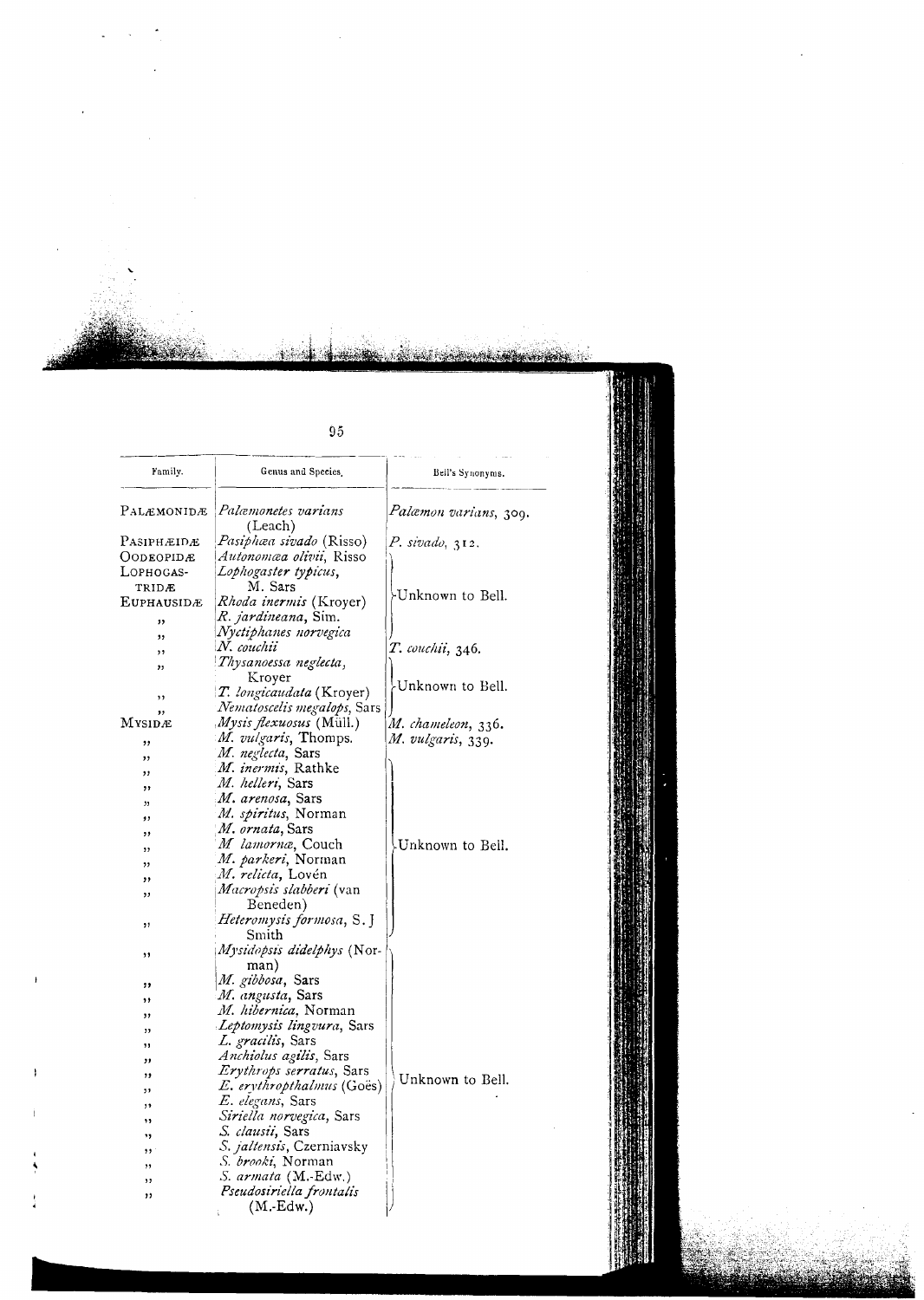| Family.             | Genus and Species.                                 | Bell's Synonyms.                  |
|---------------------|----------------------------------------------------|-----------------------------------|
| MYSIDÆ              | Gastrosaccus sanctus (van<br>Beneden)              |                                   |
| ,                   | G. spinifer (Goes)                                 | Unknown to Bell.                  |
| ,,                  | <i>Haplostylus normani</i> (Sars)                  |                                   |
| Squillidæ           | Squilla mantis, Rondelet   S. mantis, 351.         |                                   |
| ,,                  | S. desmarestii, Risso                              | S. desmarestii, 354.              |
| $C$ <i>UMID</i> $E$ | Cuma scorpioides (Mont.)                           | Cuma edwardsii, <sup>1</sup> 326. |
| , ,                 | C. audouinii, M.-Edw.                              | $C.$ audouinii, $1, 328$ .        |
| $\mathbf{1}$        | C. arenosa (Goodsir)                               | Bodotria arenosa, 333.            |
| ,,                  | C. <i>pulchella</i> (Sars)                         | Unknown to Bell.                  |
| $, \,$              | Iphinoe trispinosa (Goodsir) Cuma trispinosa, 329. |                                   |
| ,,                  | I. tenella, Sars                                   |                                   |
| ,,                  | Cumopsis edwardsii (Sp.<br>Bate.)                  |                                   |
| ,,                  | C. longipes (Dohrn)                                |                                   |
| VAUNTHOM-           | Vaunthompsonia cristata,                           |                                   |
| PSONIDÆ             | Sp. Bate                                           | Unknown to Bell.                  |
| Leuconidæ           | Leucon nasica, Kröyer                              |                                   |
| ,,                  | Eudorella emarginata                               |                                   |
| , ,                 | (Kröyer)<br>E. truncatula (Sp. Bate)               |                                   |

<sup>1</sup> The figures of these two in Bell are transposed.

 $\sim$   $\sim$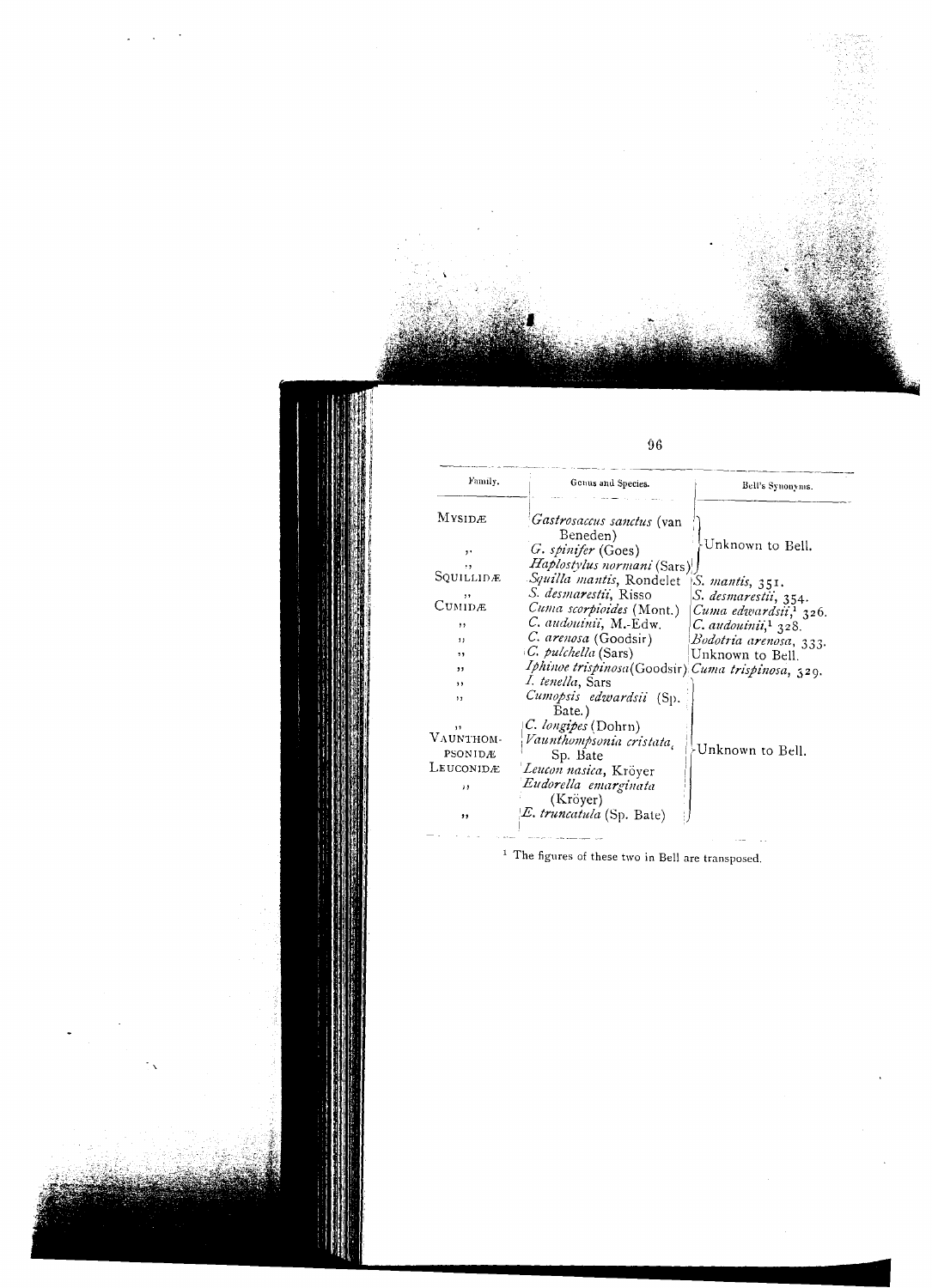#### LIST OF MEMBERS

Chief subjects of Study :-  $h$ , Hymenoptera ;  $o$ , Orthoptera ;  $he$ , Hemiptera ; n, Neuroptera; c, Coleoptera; d, Diptera; l, Lepidoptera; ool. Oology: orn. Ornithology; r, Reptilia; m, Mollusca; cr, Crustacea; b, Botany; mi, Microscopy; e, signifies Exotic forms.

YEAR OF

ELECTION.

- 1886 ADKIN, B. W., Brandon House, Morden Hill, Lewisham, S.E.  $l$ ,  $orn$ ,
- 1882 ADKIN, R., F.E.S., Hon. Treasurer, Wellfield, 4, Lingard's Road, Lewisham, S.E. l.
- 1891 ANDERSON, R. J., Suez.
- 1895 ASHBY, SIDNEY R., 8, Canterbury Terrace, Maida Vale, N.W. 2.
- 1895 ASHDOWN, W. J., Belmont Road, Leatherhead. l.
- 1888 ATMORE, E. A., F.E.S., 48, High Street, King's Lynn, Norfolk.  $\iota$ .
- 1888 AULD, H. A., 209, Stanstead Road, Forest Hill, S.E. *l*.
- 1887 BARCLAY, F. H., F.E.S., Leyton, Essex. *l, orn, palæontology*.
- 1884 BARKER, H. W., F.E.S., 147, Gordon Road, Peckham, S.E. 1.
- 1887 BARREN, H. E., 46, Lyndhurst Road, Peckham, S.E. l.
- 1889 BARRETT, C. G., F.E.S., Vice-President, 39, Linden Grove Nunhead, S.E. I, m.
- 1896 BARTLETT, A. H., M.A., 34, Vanbrugh Park, Blackheath, S.E.
- 1889 BEAUMONT, A., F.E.S., The Red Cottage, Pond Road, Blackheath, S.E.  $\lambda$ , c, orn.
- 1888 BENNETT, W. H., 15, Wellington Plac , Hastings.  $h$ , c.
- 1893 BILLINGHURST, H., 35, Granville Park, Lewisham, S.E. I, c.
- 1877 BILLUPS, T. R., F.E.S., 20, Swiss Villas, Coplestone Road, Peckham, S.E. h, o, c, d, he.
- 1893 BOND-SMITH, W., Potton, near Sandy, Beds. l.
- 1896 BOWEN, F. A., II, Buckland Crescent, Hampstead, N.W. l.
- 1895 BOWMAN, K., 18, Victoria Road, Clapham Common, S.W. Z.
- 1887 BRIGGS, C. A., F.E.S., Surrey House, Leatherhead, Surrey. l, m, n, o, British fishes.
- 1887 BRIGGS, T. H., M.A., F.E.S., Surrey House, Leatherhead. l.
- 1891 BRIGGS, H. MEAD, 37, Nunnery Fields, Canterbury, Kent. l.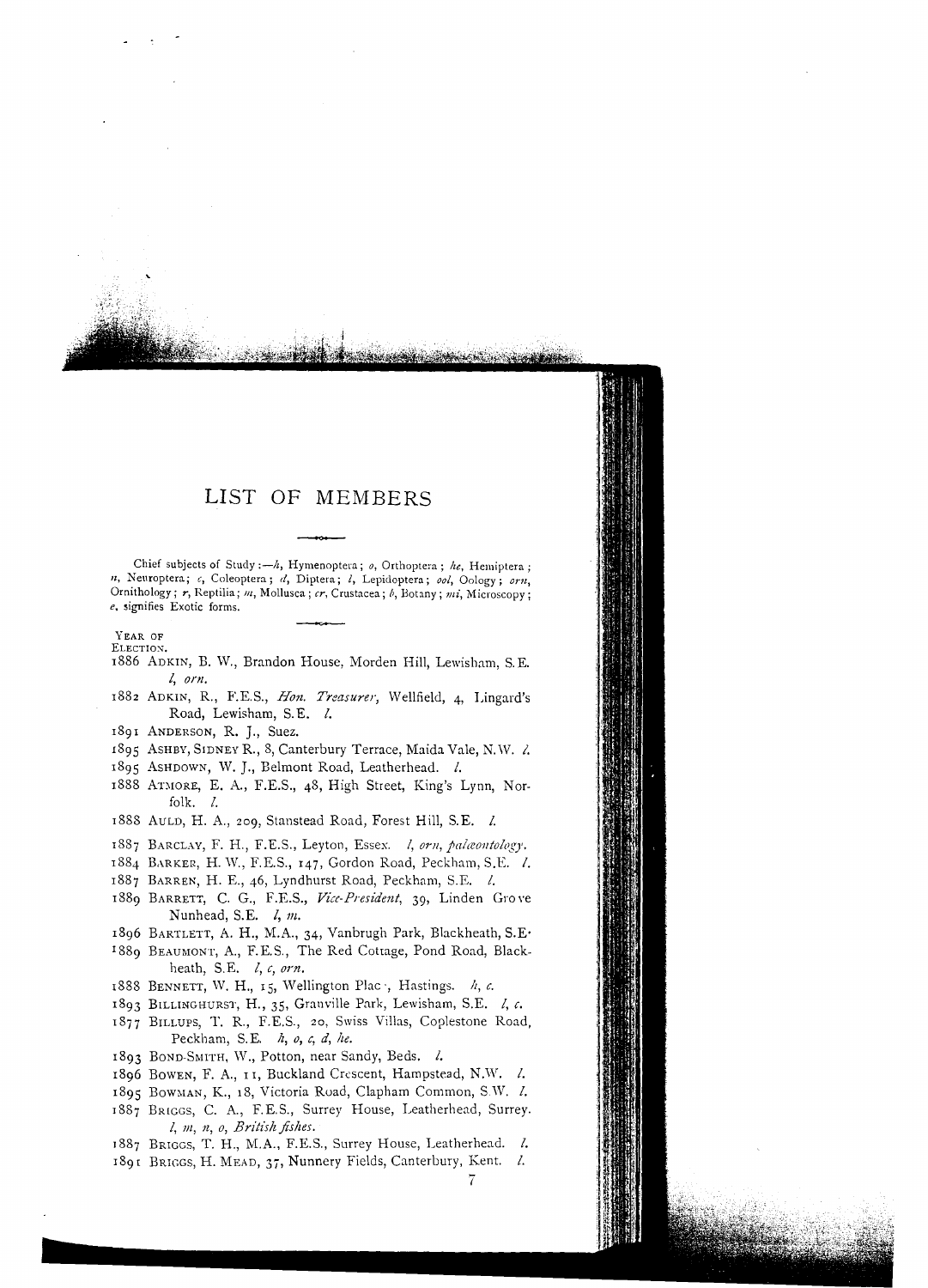YEAR OF

- ELECTION.
- 1890 BRIGHT, P., F.E.S., Roccaorunna, Bournemouth. *I.*
- ]890 BRISTOWE,B. A., F.E.S., Durlstone, Champion Hill, S.E. *I.*
- 1893 BRISTOWE,L. W., Durlstone, Champion Hill, S.E. *I.*
- 1895 BROOKS, W., Grange Hall, Rotherham. *I.*
- 189° BROWN,E. W., Capt., 5, Victoria Terrace, Enniskillen, Ireland. *l.*
- 1890 BRYANT,G., F.E.S., 70, Chesilton Road, Fulham Road, S.W. *I.*
- 189° BUTLER, W. E., Hayling House, Oxford Road, Reading. *I, c.*
- 1888 CANSDALE,W. D., F.E.S., Sunny Bank, South Norwood, S.E. *I.*
- 1889 CANT, A., F.E.S., 10, Chandos Street, Cavendish Square, W. *I.*
- 1886 CARPENTER, J. H., "Shirley," St. James's Road, Sutton, Surrey. *I.*
- 1877 CARRINGTON,J. *T.,* I, Northumberland Avenue, W.C. *I, cr.*
- 1872 CHAMPION, G. c., F.Z.S., F.E.S., Heatherside, Horsell, Woking, Surrey. *c.*
- 1872 CHANEY, W. c., 32, Stroud Road, Woodside, S. Norwood, S.E. *(Hon. member). /z, I, c.*
- 1895 CHIPPS, F. W., 1, Castlenau Terrace, Barnes, S.W.
- 1888 CHITTENDEN, D., Willesboro' Lees, Ashford, Kent. *I.*
- 1896 CLARK, F., Padding ton Infirmary, W. *mi.*
- 1887 CLARK, J. A., F.E.S., The Broadway, London Fields, E. *I.*
- 1888 CLARKE, A. L., 24, Estelle Road, Gospel Oak, N.W. *I, b.*
- 1879 CLaDE, W. *(Life member).*
- 1884 COOK, A. E., 3 I, Lower Road, Rotherhithe, S.E. *I, orn, r.*
- 1885 CROKER, A. J.,
- 1891 DACrE, J. c., 1°5, Upper Richmond Road, Putney, S.W. *In, I.*
- 1886 DAY, G., F.R.M.S., I I, Chesterton Road, North Kensington, vV. *orn, mi.*
- 1888 DAWSON, W. G., Plumstead Common, Plumstead, Kent (Life *member). I.*
- 1889 DENNIS, A. \Y., 48, Mansfield Street, Kingsland Road, E. *I.*
- 189° DENNIS, G. C., F.E.S., 39, Blossom Street, York. *I.*
- 1890 DOBRÉE-FOX, Rev. E. C., Castle Moreton Vicarage, Tewkesbury. *l.*
- 1884 DOBSON, H. T., F.E.S., Douglas Villa, Acacia Road, New Malden, Surrey. *I, orn.*
- 1886 DUNNING, J. W., M.A., F.L.S., F.Z.S., F.E.S., 4, Talbot Square, W. (Hon. member).
- 1886 EDWARDS, S., F.L.S., F.Z.S., F.E.S., *HOll. Sec.,* Kidbrook Lodge, Blackheath, S.E.  $1$ , el.